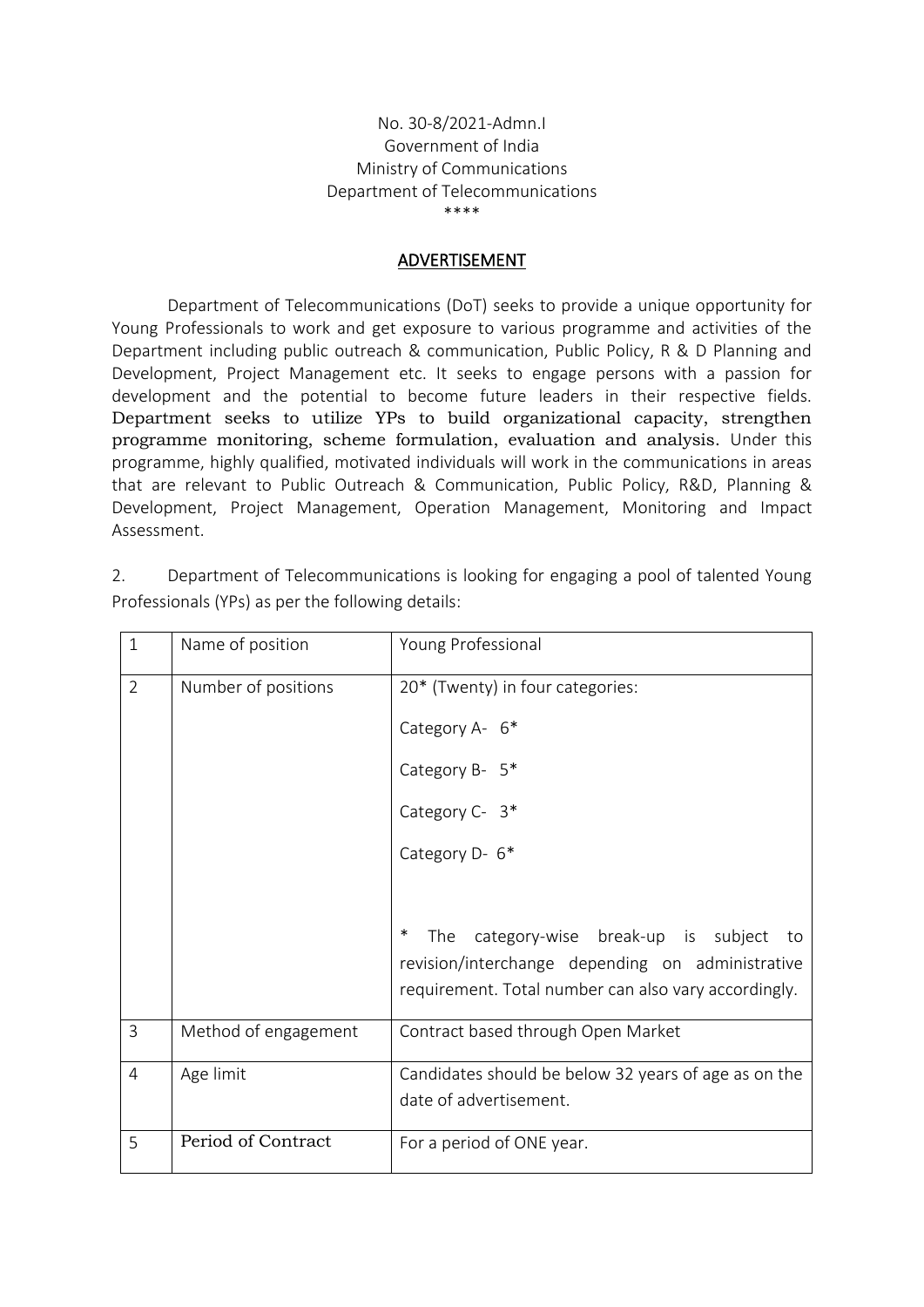| 6              | Remuneration (per       | Rs 60,000/- (Inclusive of Taxes)                                                                                                                                                                                                                                                                                                                                                                                                                           |
|----------------|-------------------------|------------------------------------------------------------------------------------------------------------------------------------------------------------------------------------------------------------------------------------------------------------------------------------------------------------------------------------------------------------------------------------------------------------------------------------------------------------|
|                | month)                  |                                                                                                                                                                                                                                                                                                                                                                                                                                                            |
| $\overline{7}$ | Education qualification | a) Category A: Degree/ PG in Engineering<br>(Electronics & Communications/ CS/ IT)<br>specialized knowledge in Cyber<br>with<br>Security/ Artificial Intelligence/ Quantum<br>Computing/IoT/any other relevant areas, or<br>b) Category B: MBA/ CA/ ICWA/ CFA, or<br>c) Category C: Degree/ PG in Law with domain<br>knowledge in required areas, or<br>d) Category D: PG in Economics/ Statistics or<br>MBA with specialization in Operations<br>Research |
|                |                         | Persons with<br>M.Phil, PhD, additional<br>qualifications, research experience, published<br>papers will be preferred.                                                                                                                                                                                                                                                                                                                                     |
| 8              | Experience              | Minimum of one (01) years' experience<br>- In<br>Government, reputed Organizations, and Research<br>Organizations. Preference will be given to persons<br>with<br>work<br>experience<br>in<br>the<br>field<br>of<br>Telecommunications supported<br>by<br>published<br>work/policy papers appraisal/monitoring of projects &<br>schemes etc.<br>The experience of internship/training will not be                                                          |
|                |                         | considered.                                                                                                                                                                                                                                                                                                                                                                                                                                                |
| 9              | Job description         | Young Professionals will be required to provide high<br>quality inputs in disciplines like Telecommunications/<br>Economics/Finance/Engineering & Technology/Data<br>Analysis/Project Management/ Start Up/ Innovation<br>etc. This would require demonstration of proven<br>academic credentials, professional achievements and<br>leadership qualities on the part of the aspirants.                                                                     |

## 3.Terms and conditions of engagement:

The terms and conditions of engagement of the Young Professional will be according to the DoT Guidelines O.M. No.30-8/2021-Admn.I dated 24.01.2022. The Guidelines are placed on DoT'swebsite[\(https://dot.gov.in/sites/default/files/Policy%20for%20engagement%20of%20Y](https://dot.gov.in/sites/default/files/Policy%20for%20engagement%20of%20Young%20Professionals%20in%20Department%20of%20Telecommunications.pdf) [oung%20Professionals%20in%20Department%20of%20Telecommunications.pdf\)](https://dot.gov.in/sites/default/files/Policy%20for%20engagement%20of%20Young%20Professionals%20in%20Department%20of%20Telecommunications.pdf). Further, it